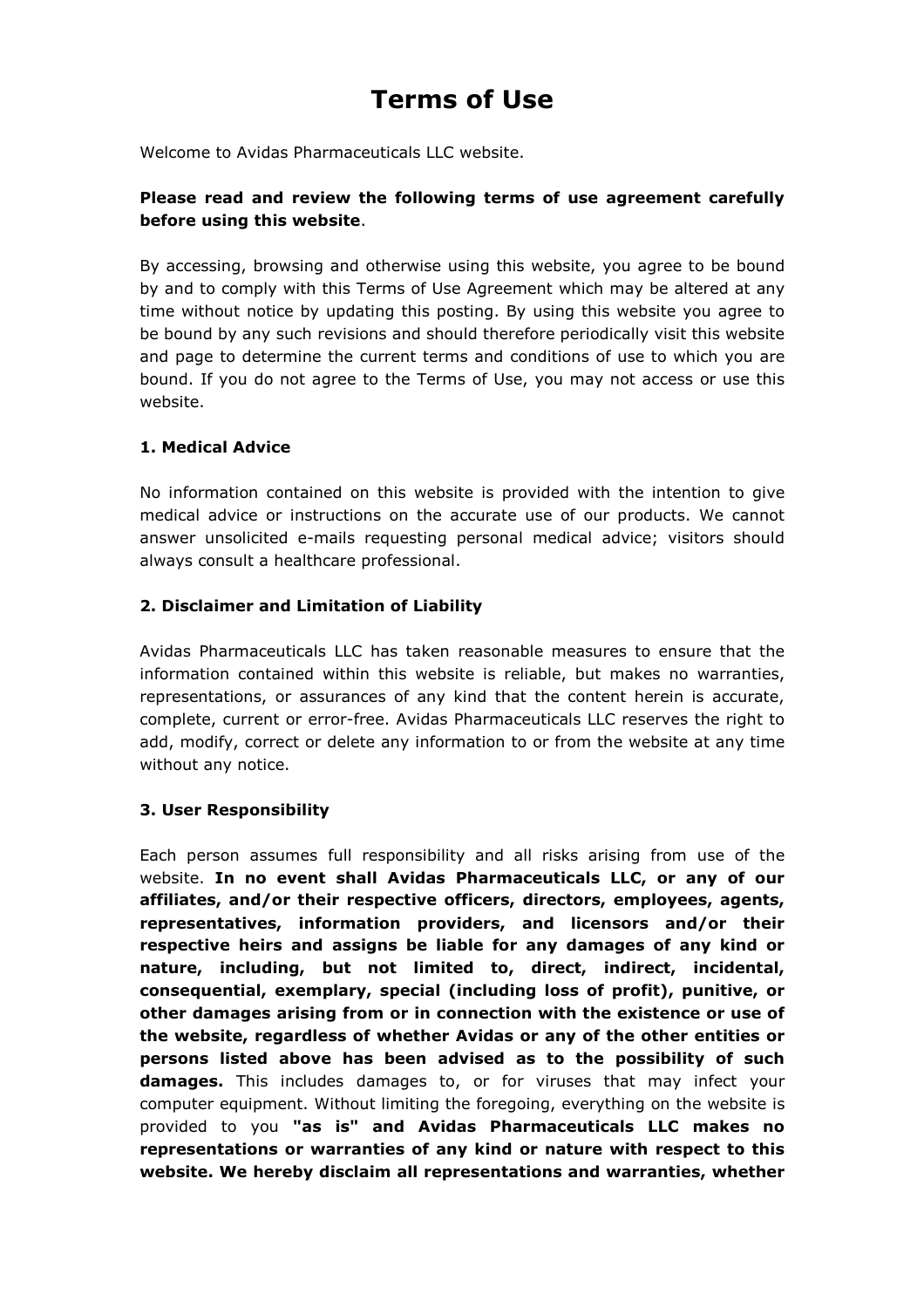express or implied, created by law, contract or otherwise, including, but not limited to, any warranties of merchantability, fitness for a particular purpose, title, or non-infringement. Avidas Pharmaceuticals LLC make no representation or warranty that access to the website will be available on a timely basis, will be uninterrupted, or that the information contained on the website will be timely or error free. Please note that some jurisdictions may not allow the exclusion of implied warranties, so some of the above exclusions may not apply to you. Check your local laws for any restrictions or limitations regarding the exclusion of implied warranties.

#### 4. Use of Site

Avidas Pharmaceuticals LLC grants you permission to display, copy and download the materials on this website solely for personal, non-commercial use provided you do not modify the materials and provided that you retain all copyright and other proprietary notices contained in the materials.

Except as expressly provided herein, you may not otherwise copy, display, download, distribute, modify, reproduce, republish or retransmit any information, text, documents, or images contained in this website or any portion thereof in any electronic medium or in hard copy, or create any derivative work based on such text, documents, or images without the express written consent of Avidas Pharmaceuticals LLC. You may not "mirror" any material contained on this website on any other server without prior written permission. You agree that you will not use any software, device, or any other means to interfere with the proper working of this website.

No information or statement contained herein shall be construed as conferring by implication, estoppel, or otherwise any license or right under

Any patent, copyright, trademark or other intellectual property right of Avidas Pharmaceuticals LLC, its affiliates, its licensors, joint venture partners, or any third party unless otherwise indicated.

#### 5. Privacy Notice and Submissions

Avidas Pharmaceuticals LLC is committed to protecting your privacy. Any personal information such as names, addresses and the like that are submitted to this website will be used for only its intended purpose and will be kept strictly confidential.

However, any communications regarding non-personal information including questions, comments, data, or know-how, shall be considered to be nonconfidential and shall become the property of Avidas Pharmaceuticals LLC, without compensation to the provider of such submissions. Avidas Pharmaceuticals LLC shall have no obligation of any kind with respect to such information and shall be free to use any ideas, concepts, know-how, techniques or inventions contained therein for any purpose, including but not limited to developing, manufacturing and marketing products and services.